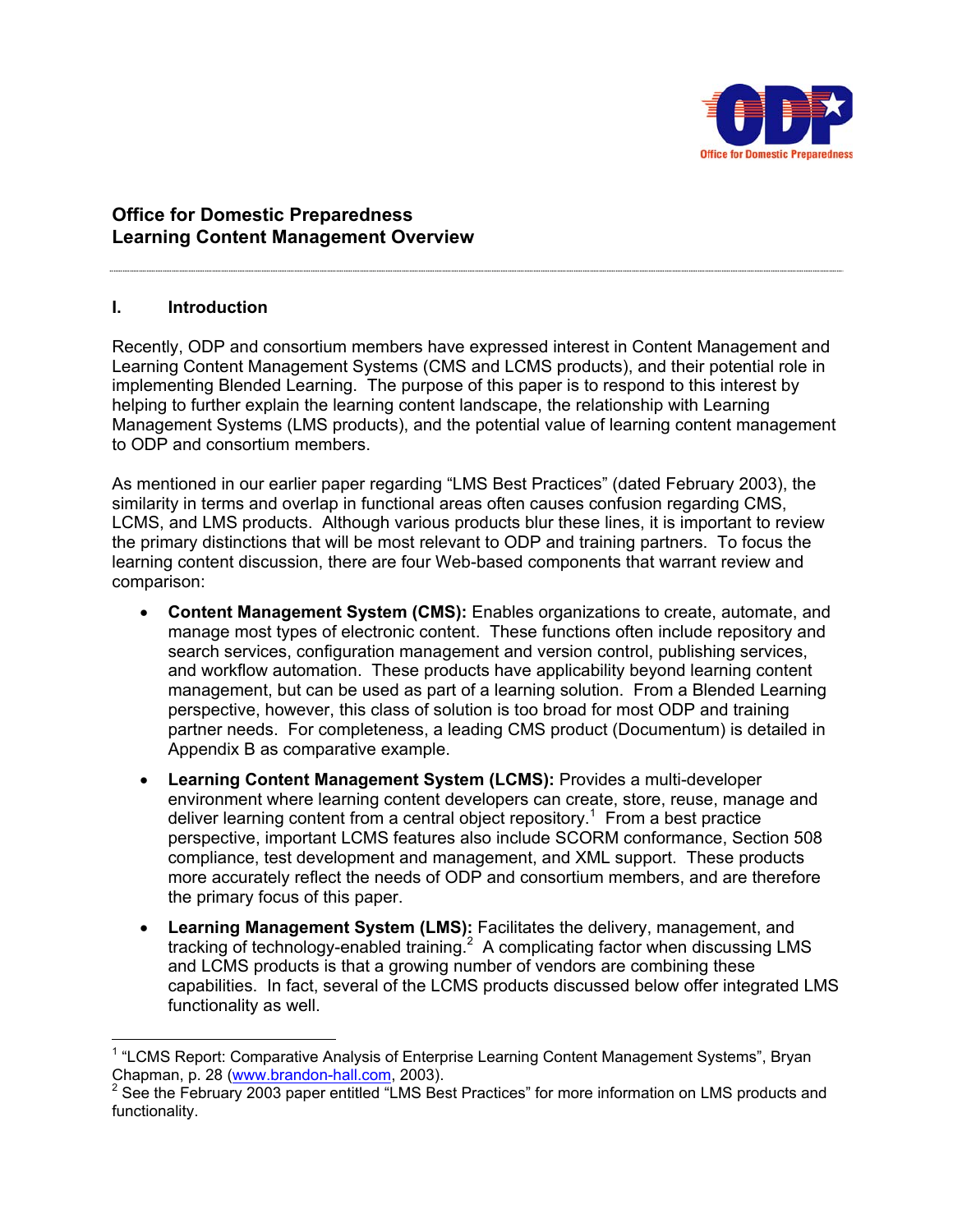• **Learning Portal:** A consolidation point for all education and training materials through which both internal and external users access educational and performance support materials. In fact, ODP is currently planning to employ a learning portal "presentation layer" (the First Responder portal) in front of its future learning management systems.



# **II. Putting it Together – An Example**

**Figure 1: Example Configuration**

Figure 1 (page 2) shows an example configuration composed of a First Responder Portal and LMS, a Consortium LMS, and a Consortium LCMS. In this example, First Responders login to a single portal and are then routed to either the First Responder or consortium member LMS to take a Web-based course, or routed to various other Web-based resources. The dotted line shows that First Responders could also have the option of accessing a consortium member LMS directly without first coming through the portal. Figure 1 also shows consortium developers logging into an LCMS to develop learning content collaboratively, and then loading this completed content into either the consortium or First Responder LMS for delivery.

Depending upon individual requirements, of course, the example configuration could be modified in many ways for specific implementations. For example, a consortium member may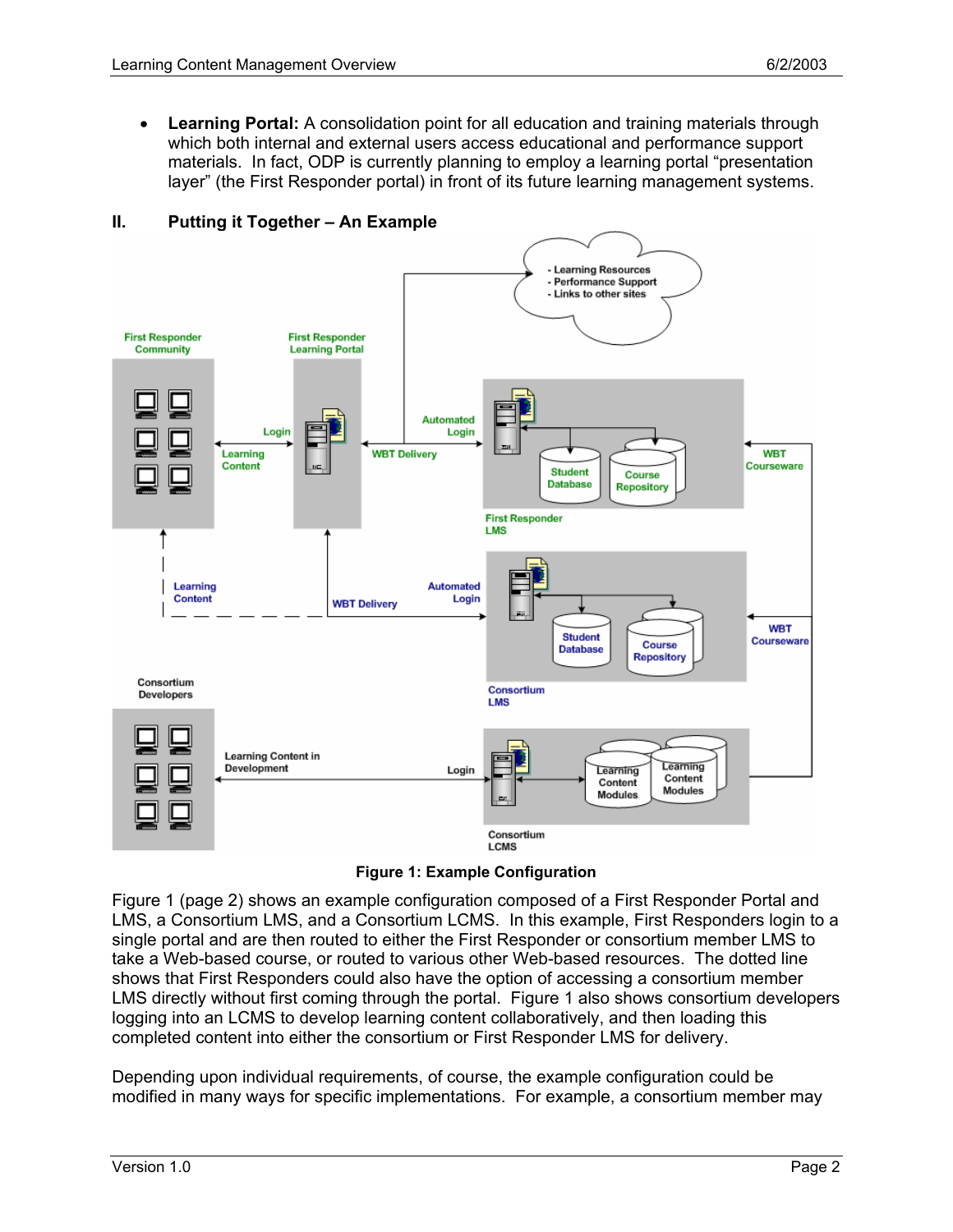have a single product (such as Aspen, discussed later) that performs both LMS and LCMS services. Other consortium members may only wish to develop Web content locally and have it delivered elsewhere. To make such a determination, however, it is important to explore the various aspects and strengths of currently available, commercial-off-the-shelf (COTS) LCMS packages.

# **III. Learning Content Management Systems**

LCMS products provide collaborative content development and the ability to interact with LMS services to deliver content to the LMS that permits the LMS to track student progress. The LMS then orchestrates student scheduling, tracks student progress, and evaluates student performance through the materials. LCMS products achieve this through the integration of SCORM-conformant calls directed to the LMS.

 Some LCMS products are able to interact directly with a subset of the commercially-available LMS products to provide additional capabilities. In some cases this connectivity allows for more dynamic editing of the course materials, in others the LCMS provides courseware that better tracks student usage and content. Furthermore, some LCMS solutions include integrated LMS functionality. An LCMS is characterized by the following functions:

- Template-driven, Collaborative Content Development
- Facilitated Content Management (i.e., indexing and reuse)
- Publishing
- Workflow Integration
- Develops materials with an Automated Interface with an LMS through application of SCORM templates

In addition to these functions, some LCMS products provide version control features development teams may find useful. Version control refers to the ability to store and retrieve older versions of course materials, and the ability to permit developers to use external applications to maintain the courseware.

While not considered a "defining" characteristic, some LCMS products support different types of testing and assessment mechanisms within the developed courseware. Course developers incorporate knowledge checks within courseware to reinforce critical points and to assess completion of the stated learning objectives. The ease with which a system allows developers to add these assessment components to a course may be a defining element in the selection process.

One component of some LCMS products that may be less critical is the inclusion of interaction mechanisms directly in the LCMS itself (such as threaded discussion boards, and instant messaging). While interactions are a key part of the e-Learning experience, many LMS products already provide this function to the student. In situations where an LMS does provide this functionality, or one already exists outside of the LMS/LCMS environment (such as an external application or a threaded discussion board), it would be more useful for an LCMS to provide the ability to link to existing interaction mechanisms through the use of templates.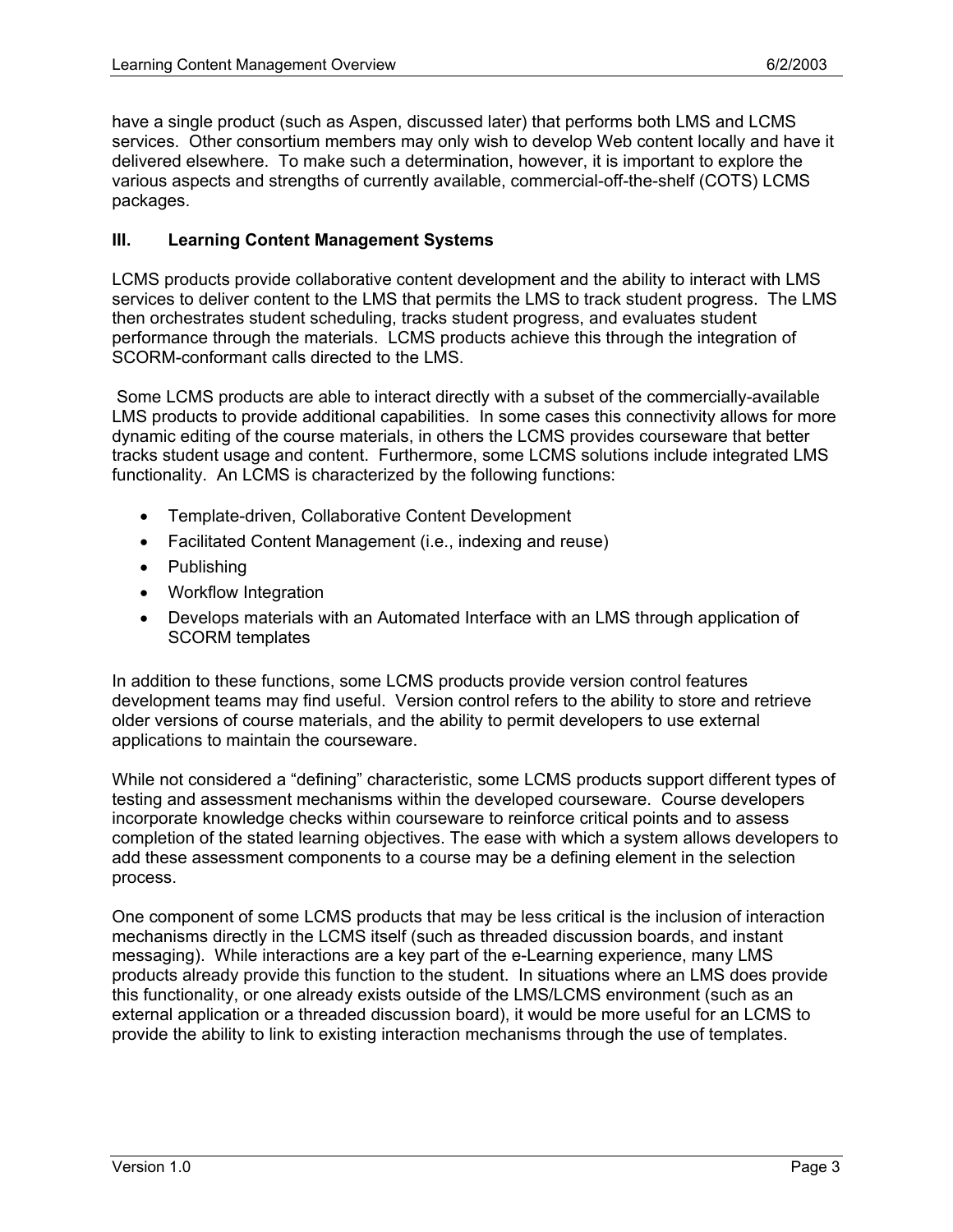# **IV. Candidate LCMS profiling**

In this section, we describe five example LCMS products that typify the industry. The vendors and products examined are:

- Outstart's Evolution
- Viewpoint's Vuepoint Learning System
- Click2Learn's Aspen
- Docent's Enterprise LCMS
- Avaltus' Jupiter

The following section highlights the salient elements of the LCMS products to show the possible functions and combinations available on the market today. The information was collected from a variety of first-hand sources (including actual product experience and vendor-supplied information), as well as the 2003 Brandon-Hall Report on LCMS products.<sup>3</sup> The specific characteristics addressed for each LCMS are:

- Operating Environments operating systems and databases supported by the tool.
- Development development methodologies recommended or supported by the product.
- Output Formats output formats supported by the tools, including information relative to SCORM conformance and Section 508 compliance.
- Assessments the supported assessment methods available to developers.
- Interactions the means of interaction available between instructors and students, and amongst the students.
- Cost this reflects the estimated cost over time of acquiring, installing and maintaining the LCMS system.
- Company Details this can be used to determine the stability of the company, and the overall support behind the product.
- Federal Government Customers indicates whether the vendor of the product has current or prior customers in the Federal Government community.

**Outstart's Evolution** is a learning management, development, and media distribution platform. Evolution is part of a scalable integrated product family that permits a variety of solutions to a variety of e-learning needs based on existing capabilities, developer expertise, and the size of the student base. A distinguishing strength is its ability to act as a complete LMS/LCMS solution, and to work in cooperation with external LMS products.

Evolution reportedly works with such LMS systems as Saba, LEAP, Docent, THINQ, Pathlore, and KnowledgePlanet. As SCORM is by definition a portable standard, the courseware as presented can be easily migrated to any number of LMS products for use.

 $\overline{a}$ 

 $3$  "LCMS Report: Comparative Analysis of Enterprise Learning Content Management Systems", Bryan Chapman (www.brandon-hall.com, 2003). Please note, also, that the pricing information provided is based on figures presented in the Brandon-Hall report. These may not accurately reflect appropriate government discounts, and should be used as estimates.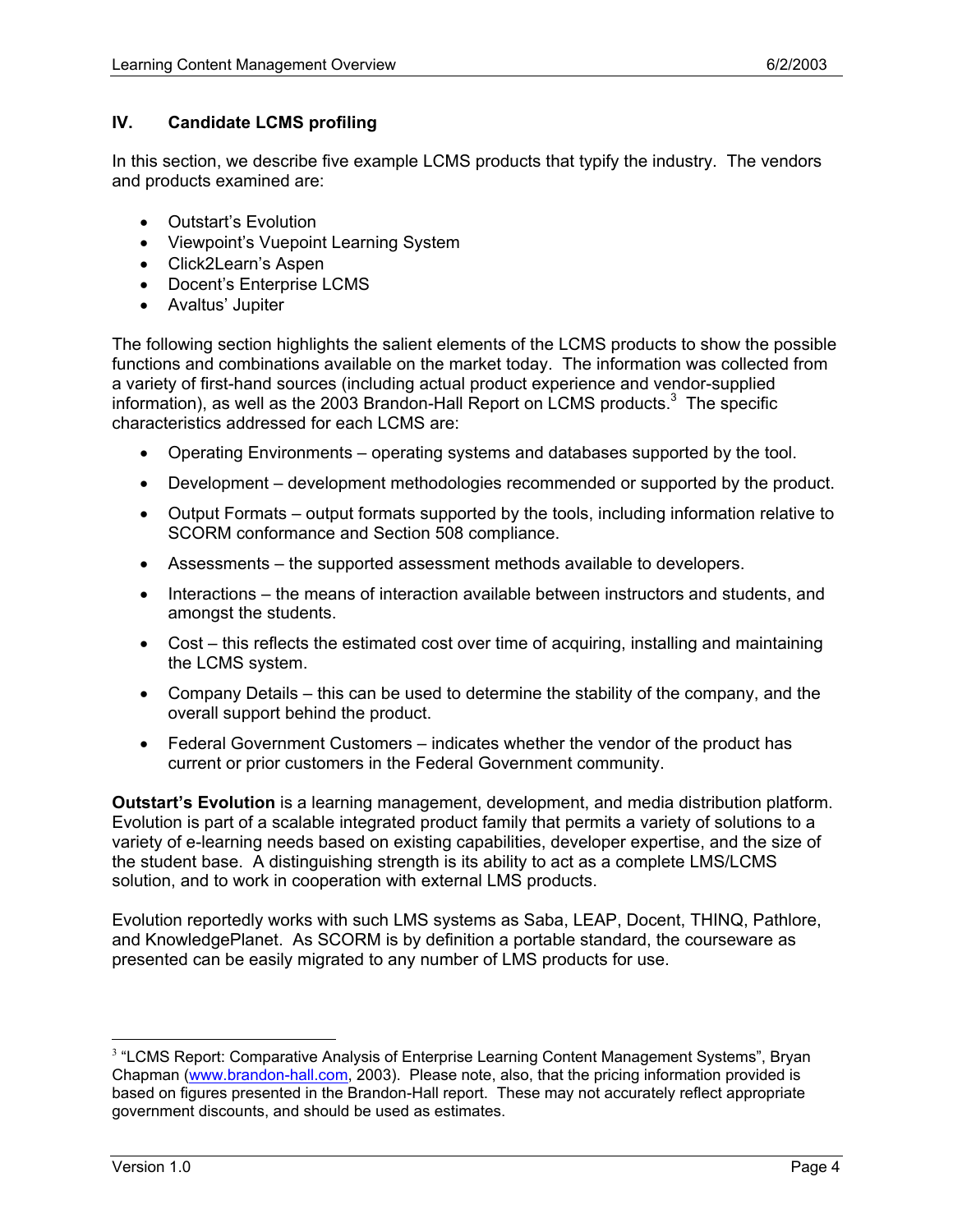### Operating Environment

Evolution can work on both Windows NT systems and Unix Systems, and uses either SQL Server (2000) or Oracle as its underlying database.

#### Development

Evolution's approach to courseware development includes the use of template-driven formats (overlaying the content on a variety of standard backdrop and operations). Each template is customized for the intended audience and target media, providing the tool with the ability to propagate one set of courseware to many different audiences through multiple media forms. Content re-use is also supported, to allow for rapid updating and course augmentation as required.

Developers can develop courseware through a variety of external applications, and import them through the interface provided. At present, Evolution can import Word documents, HTML, PowerPoint presentations, and XML. The course materials can be incorporated as a single block, or as distinct entities. Evolution also permits developers to modify the output of the tool to external applications such as Word, and have the tool incorporate those changes back into the system for use in the other supported formats.

#### Output Formats

Evolution generates output in a variety of formats, including Web-based, CD, print, presentation, wireless devices, various file formats or static HTML for off-line delivery. It allows for the creation of these output types natively without re-versioning or multiple versions of the content. It also supports an offline SCORM viewer that allows SCORM 1.2 content to be viewed without the use of an LMS and have student interactions tracked and later e-mailed, printed or uploaded to the server. Although not presently 508 compliant, the slated 2Q 2003 release will reportedly contain this functionality.

While providing this functionality for the static course materials, such flexibility is not found in the managing of the evaluation questions. The tool employs a separate Excel-based template for pre-populating test questions. Developers modify the questions on this template, and the results are merged back within the system.

## Types of Questions

The types of questions supported by the tool include:

- Multiple choice (single and multiple correct answers)
- True/False
- Short Answer
- Fill in the blank
- Matching
- Sequence
- Hot-spot (invisible portion of an image that reacts when the mouse moves over the spot)
- Drag and Drop.

#### **Interactions**

Evolution includes built-in threaded discussion support. Students may interact with course instructors to ask questions or provide feedback and may also interact with other students.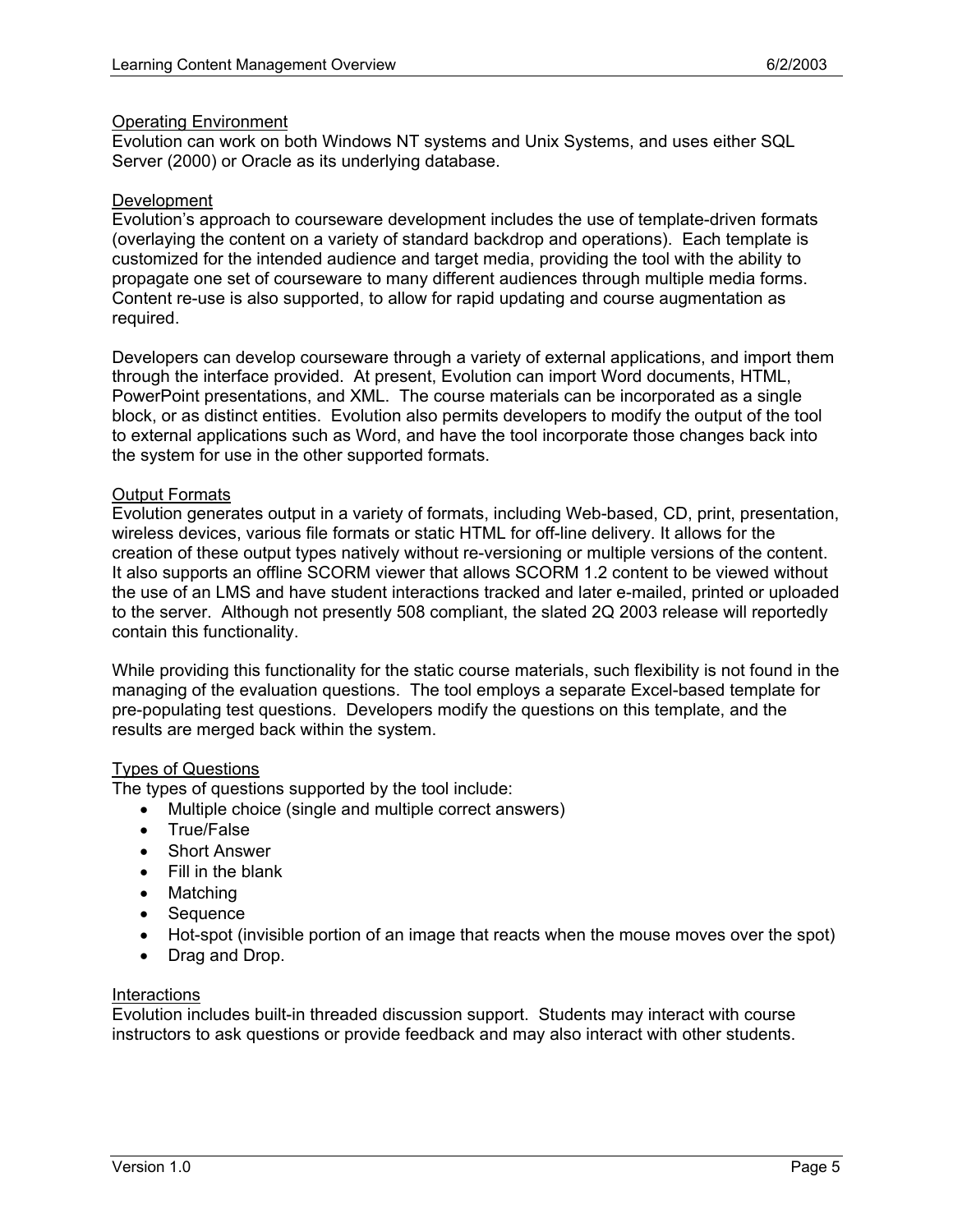# Cost

Evolution is the lowest priced application for smaller development environments when compared to the others reviewed in this document, and its large scale pricing is one of the highest. Evolution's pricing is laid out according to the number of total users to be supported.

| <b>Application Sizing</b> | 1 Year Cost | 3 Year Cost (Cumulative) |
|---------------------------|-------------|--------------------------|
| 500 Users                 | \$20,600    | \$26,950                 |
| 10,000 Users              | \$220,660   | \$287,980                |
| 25,000 Users              | \$436,600   | \$569,800                |

# Company Details

Outstart employs approximately 110 people, with 40 of those in development and 18 in service.

## Federal Government Customers

Outstart has prior experience with federal customers, including FAA, INS, US Navy, USDA, Federal Reserve Bank, and the US Air Force.

**Viewpoint Learning System (VLS)** is a complete learning solution that incorporates a learning management, development, and media distribution platform, that can function either as a complete package or can work with an external LMS. Its native LMS is fully functional, and can support external as well as internally developed course materials.

In environments where an LMS is already available, the content can be provided to other LMS products. VLS also claims full interoperability with some third-party courseware vendors.

# Operating Environment

Its operating environment is limited to Windows NT platforms, and uses SQL Server as its supporting database for course information and tracking.

# Development

One of the strengths of VLS is that developers do not require much training in order to use the tool. It is readily learned and easily customizable for the needs of each presentation. VLS is one of the easier tools to use in the industry from the novice's perspective, and provides functionality (such as a course wizard) to walk the developer through the steps of the course creation process.

The look and feel of the courses is controlled through the application of templates (customized output forms into which the course materials are inserted). The templates are easily customized, and as delivered, permit the presentation of the course materials in a variety of different media formats.

VLS also comes with a repository viewer, which permits the developer to retrieve older versions of course materials for modification and use.

Like other LCMSs, VLS is able to import files of various formats in order to generate course materials. Microsoft Word and PowerPoint documents are imported and immediately converted to HTML. Once within the system, these can be modified through VLS's client-side application installed on the developer's machine.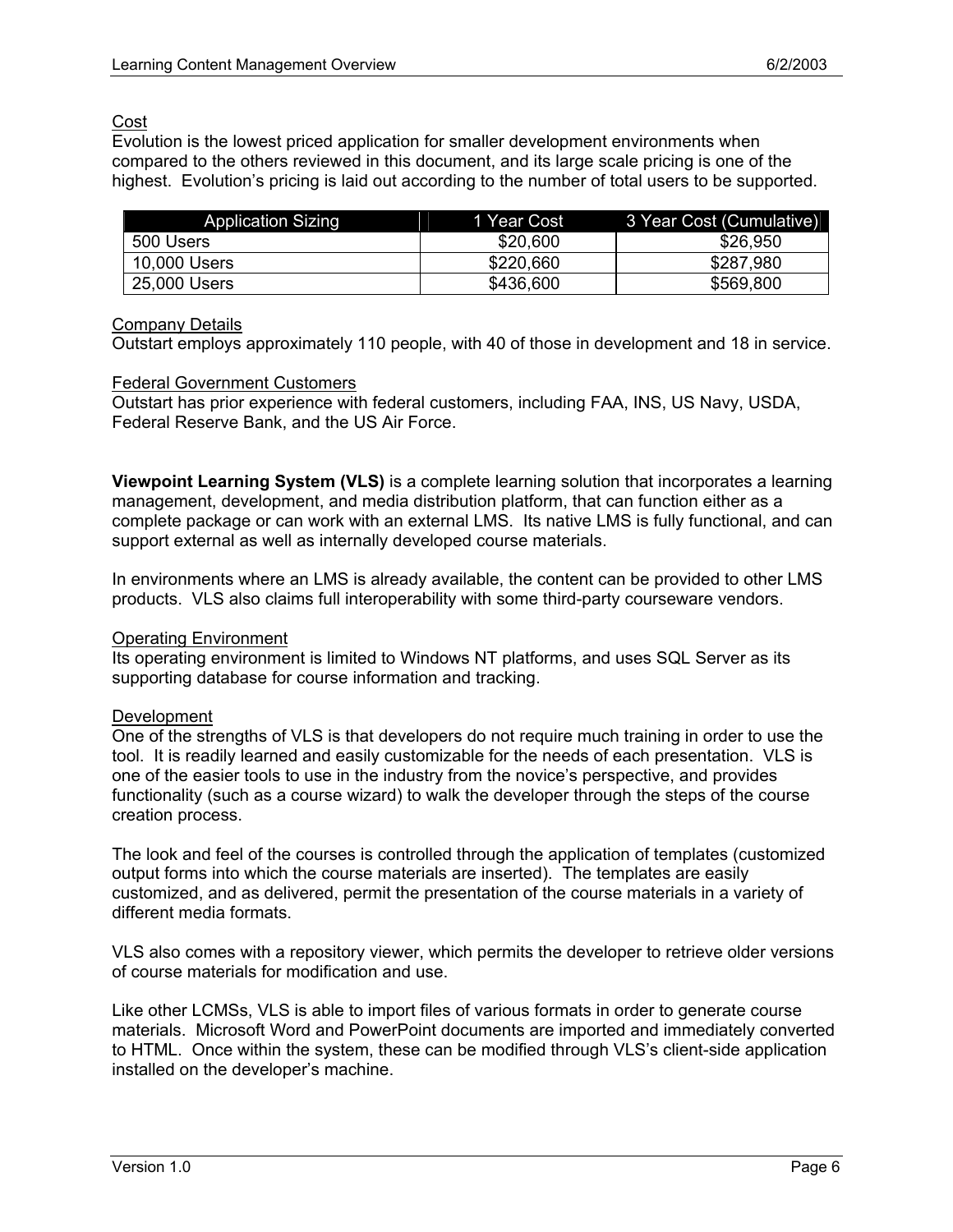# Types of Questions

The types of questions supported by the tool include:

- Multiple choice (single and multiple correct answers)
- True/False
- **Short Answer**
- Fill in the blank
- Free Form (essays requiring instructor review)
- Matching
- Sequence
- Hot-spot (invisible portion of an image)
- Drag and Drop
- Shredder (drag items to the shredder)
- Hotword (click on words/phrases out of paragraph).

## Output Formats

VLS provides a variety of output formats for presentation/course materials including Web-based, CD, print, presentation, wireless devices, various file formats or static HTML for off-line delivery. While not as rich a set of outputs as some other LCMS products, the output type supported provide the most commonly used output formats. VLS produces materials that are SCORM conformant with both version 1.1 and 1.2 of the standard. Although not presently Section 508 compliant, the scheduled 2Q 2003 release will reportedly contain this functionality.

#### **Interactions**

There are many interaction capabilities within VLS that allow the students to interact both with other students and with the instructor. It supports threaded discussions, email interactions, instant messaging, live chat, Virtual Whiteboard, and Application sharing. An additional feature that is useful in the early stages of course development is the integration of a commenting feature where students can add comments to each of the learning objects.

## Cost

VLS is a highest priced application reviewed in the larger environments, but its smaller environment pricing is one of the lowest. VLS's pricing structure is laid out according to the number of users to be supported.

| <b>Application Sizing</b> | 1 Year Cost | 3 Year Cost (Cumulative) |
|---------------------------|-------------|--------------------------|
| 500 Users                 | \$50,000    | \$120,000                |
| 10,000 Users              | \$280,000   | \$672,000                |
| 25,000 Users              | \$580,000   | \$1,392,000              |

## Company Details

Viewpoint employs approximately 50 people, with 16 of those in development and 13 in service.

#### Federal Government Customers

Vuepoint has no prior experience with federal customers, but has done business with some of the larger commercial organizations, such as America Online, Inc., 3Com, Lexus USA, and Sun Microsystems.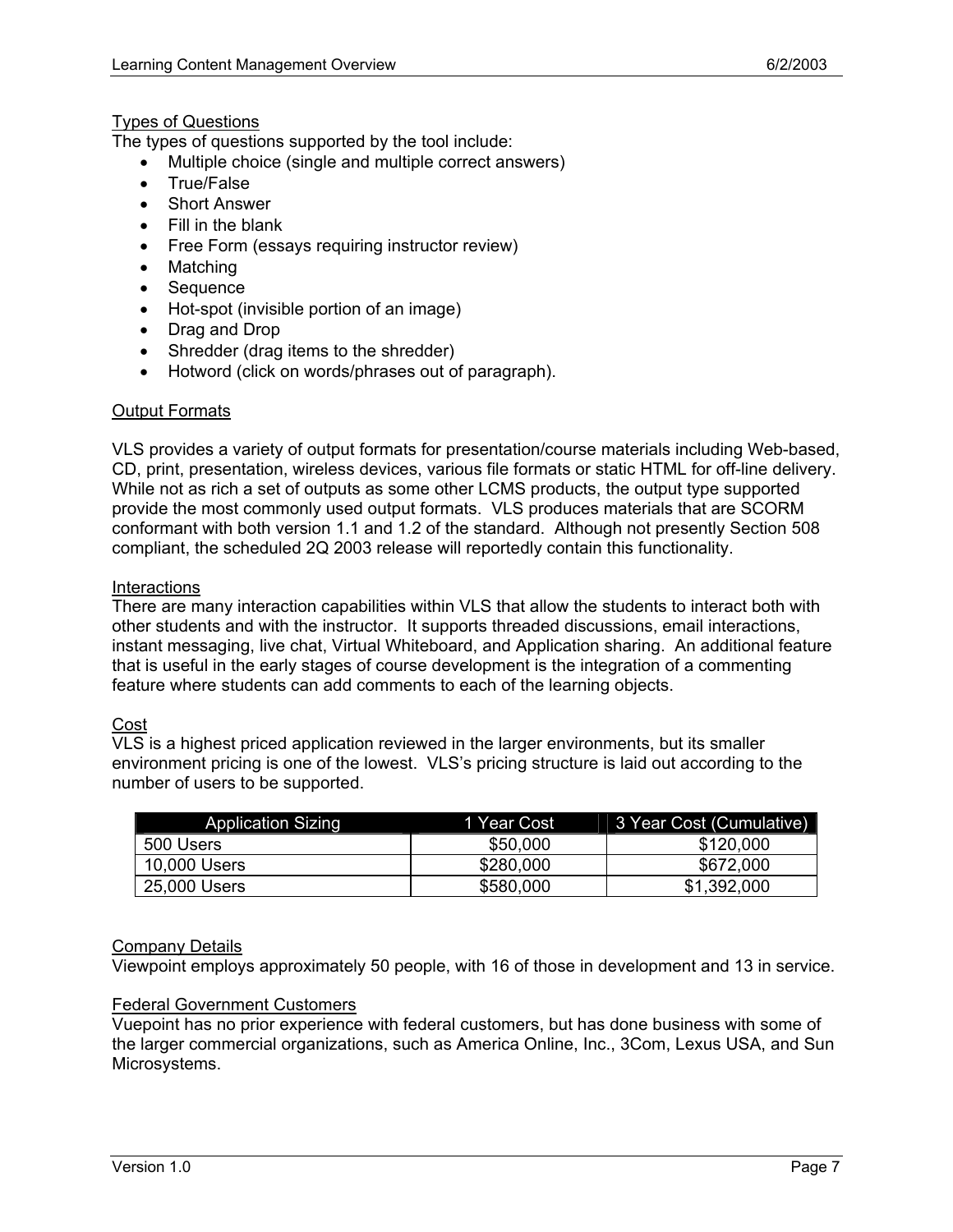**Click2Learn's Aspen** product is structured for the larger scale implementations of LCMS products. Its learning content is completely Web-based, and its authoring environment is likewise web based. Aspen has the ability to function both as an LCMS and an LMS, but can operate well with external LMS solutions such as Docent and Saba, and can produce SCORM conformant (Version 1.2) materials for integration with other LMS products.

#### Operating Environment

Aspen can be configured to run on either Windows NT or Solaris Unix-based servers. It uses either SQL Server (7.0 or 2000) or Oracle (8i).

#### Development

The developer can create and modify content either through the web-based client, or through the incorporation of a variety of external document formats – (Microsoft Word, Microsoft PowerPoint, and HTML). One of the key features of Aspen is the ability to use its storyboarding application. Storyboarding is the outlining of a course or presentation at a high level, to portray overall topic flow. The tool permits the developers to map things out at an outline level, then to detail the screens as feedback is obtained.

## Types of Questions

The types of questions supported by the tool include:

- Multiple choice (single and multiple correct answers)
- True/False
- **Short Answer**
- Fill in the blank
- Free Form (essays requiring instructor review)
- Matching
- Sequence
- Hot-spot (invisible portion of an image)
- Drag and Drop.

## Output Formats

Aspen supports a variety of output formats of presentation/course materials including Webbased, CD, print, presentation, various file formats or static HTML for off-line delivery. It also supports XML export of the presentation materials for incorporation in other tools. Aspen also provides template-based output generation, and provides the means for developers to customize the templates applied based on their requirements. While not as rich a set of output formats as some other LCMS products, most required/optional formats are provided. Aspen produces materials that are SCORM conformant (Version 1.2 of the standard). The current version is 508 compliant, passing tests from both Bobby and Jaws.

#### **Interactions**

There are many interaction capabilities within Aspen that allow the students to interact both with other students and with the instructor. It supports threaded discussions, email interactions, instant messaging, live chat, voice-over-IP, Webcasting, Virtual Whiteboard, Application sharing, and the ability to cluster groups of student into workgroups for group study sessions. An additional feature that is useful in the early stages of course development is the integration of a commenting feature where students can add comments to each of the learning objects.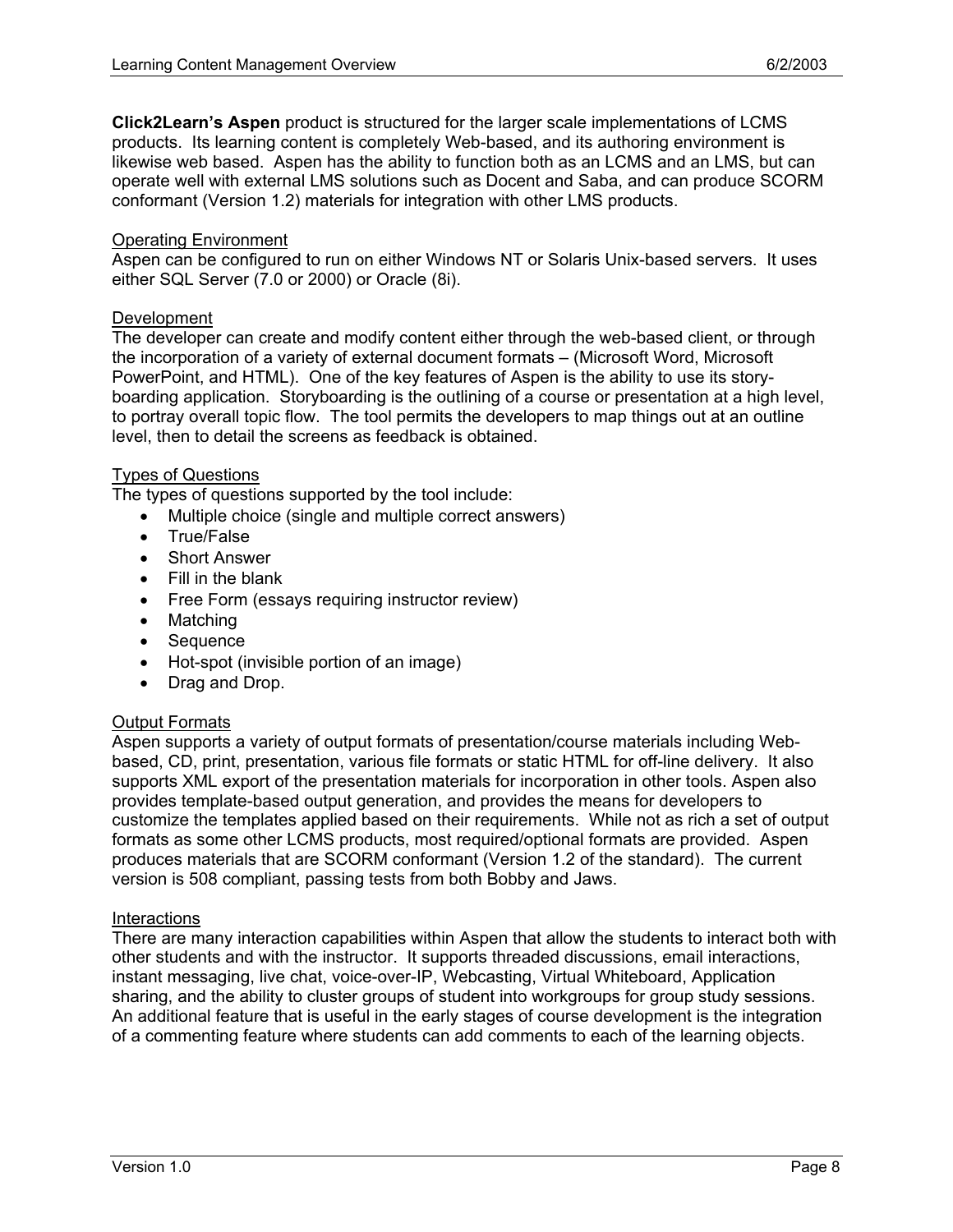# Cost

Aspen is an average priced application when compared with others reviewed in this document in smaller environments, and is one of the cheapest in the larger scaled environments. Aspen's pricing is laid out according to the number of servers and core components to be supported.

| <b>Application Sizing</b>            | 1 Year Cost | 3 Year Cost (Cumulative) |
|--------------------------------------|-------------|--------------------------|
| 500 Users (1 Server, 10 Authors)     | \$60,000    | \$80,000                 |
| 10,000 Users (2 Server, 50 Authors)  | \$150,000   | \$200,000                |
| 25,000 Users (3 Server, 100 Authors) | \$240,000   | \$320,000                |

# Company Details

Click2Learn employs approximately 232 people, with 55 of those in development and 76 in service.

## Federal Government Customers

Click2Learn has prior experience with federal customers, including Army National Guard, Defense Information Systems Agency, Defense Finance and Accounting Service, Defense Security Service, DSHS (WA), Franchise Tax Board, GSA Federal Technology Service, Military Training Services, National Security Agency, Navy & Marine Corp. Intelligence Training Center, US Army Recruiting, US Air Force, US Navy, USDA, US Agency for International Development.

**Docent's Enterprise LCMS** is an enterprise level LCMS that can operate either with Docent's LMS product, or any other AICC or SCORM conformant LMS. The Docent LCMS is focused primarily on creating, managing, and delivering online content, although a variety of output formats are supported.

## Operating Environment

Docent LCMS can be installed in Windows NT platforms (NT 4.0, 2000, XP), as well as a variety of UNIX platforms, including Solaris, AIX, and HPUX. It can function using a wide selection of database servers, including SQL Server, Microsoft Access, IBM DB2, and Oracle as its supporting database for document storage and tracking.

## Development

Docent LCMS supports a variety of document formats, including Microsoft Word, Microsoft PowerPoint, and standard HTML documents. The application also provides tool add-ins for such applications as PowerPoint and Dreamweaver to allow developers to access the stored data from within those applications. Docent LCMS also comes with an editor (Docent Outliner) that provides developers the ability to create and structure courseware and assessments for publishing, working in conjunction with any tool that exports HTML.

Look and feel of courseware is controlled through templates, which can be easily customized. It comes also with a repository viewer, which permits the developer to retrieve older versions of course materials for modification and use.

## Types of Questions

The types of questions supported by the tool include:

- Multiple choice (single and multiple correct answers)
- True/False
- Short Answer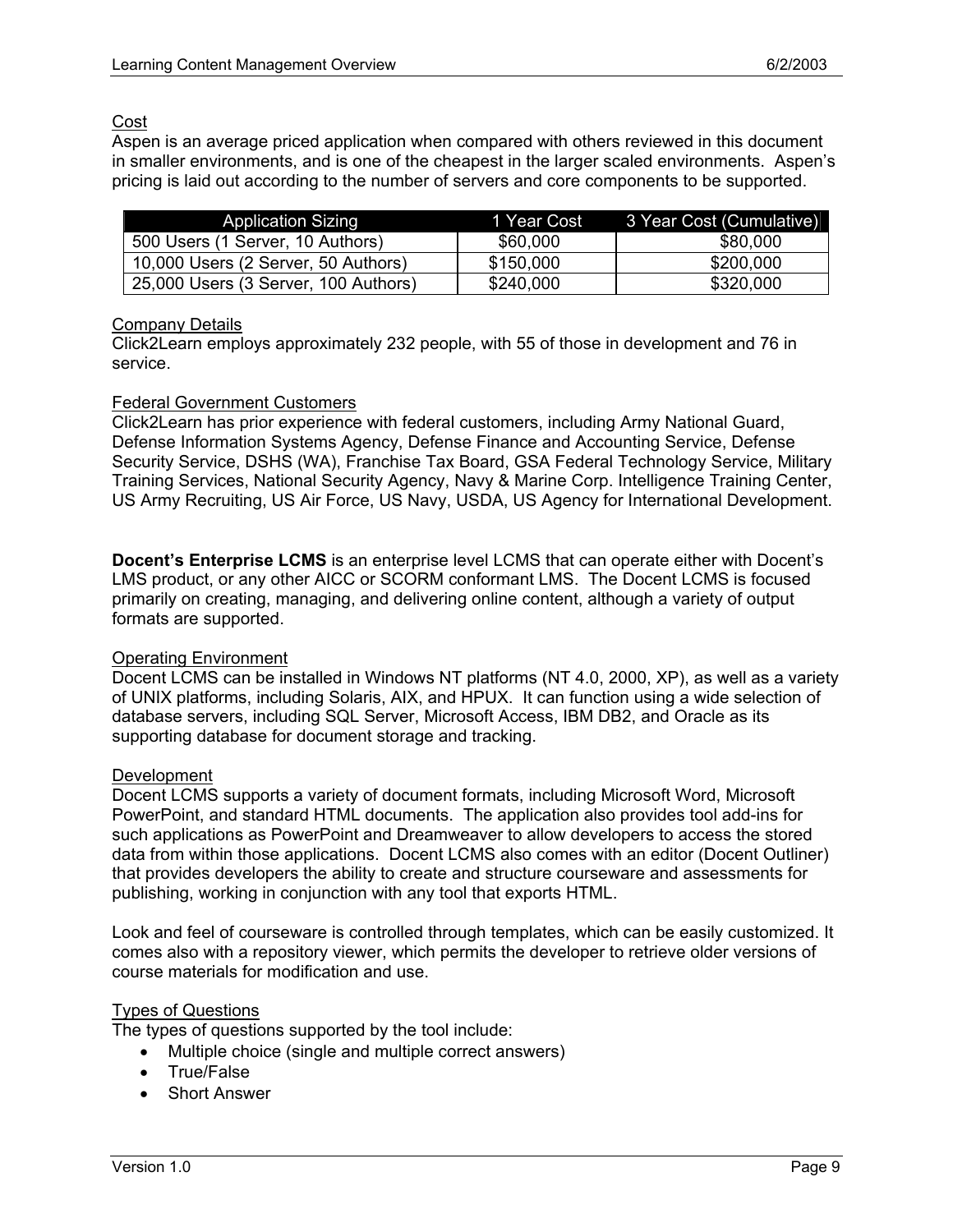- Fill in the blank
- Matching
- Sequence
- Hot-spot (invisible portion of an image)
- Drag and Drop.

## **Output Formats**

Docent LCMS supports a wide variety of output formats, including Web content, XML, Microsoft Word and Palm-style computer output for portable viewing. Docent LCMS produces materials that are SCORM conformant (Versions 1.0, 1.1, and 1.2) and AICC compliant without modifications to the templates that come with the application. Docent LCMS is also Section 508 compliant, and has been tested with Bobby and JAWS to confirm compliance.

## **Interactions**

There are no embedded interaction mechanisms built into the Docent LCMS, as they have made these features part of their LMS product.

## Cost

Docent's LCMS is the highest priced LCMS at the smaller configurations reviewed in this document, and still in the higher bracket in the larger environments. The costs for Docent LCMS are in the table below:

| <b>Application Sizing</b> | 1 Year Cost | 3 Year Cost<br>(Cumulative) |
|---------------------------|-------------|-----------------------------|
| 500 Users                 | \$100,000   | \$160,000                   |
| 10,000 Users              | \$350,000   | \$560,000                   |
| 25,000 Users              | \$400,000   | \$840,000                   |

## Company Details

Docent employs approximately 175 people, including 50 in development and 85 in service for their entire product line.

#### Federal Government Customers

Docent has worked with federal agencies before, including the US Army, US Mint, US Senate, FBI, FDA, FDIC, Federal Trade Commission, GSA, IRS, and the Library of Congress.

**Avaltus' Jupiter** is a full-featured LCMS that also requires an external LMS for the management of student registration and tracking. It actively supports integration with such LMS systems as Saba, Sun ELP, Plateau, PeopleSoft, KnowledgePlanet, and Docent. It has also demonstrated an ability to interoperate with other CMS systems, such as Interwoven, Documentum, Artesia, and Convera.

#### Operating Environment

Jupiter can be installed on a variety of server configurations. Not only does it support Microsoft NT and 2000 Operating Systems, but also a variety of UNIX installations, including Solaris, Linux, and HPUX. It can operate using both SQL Server (7.0) and Oracle (8i) as its supporting database platform.

## Development

One thing that distinguishes Jupiter from other packages is the emphasis placed on the representation of course materials in XML. It does accept and interact with other formats, but at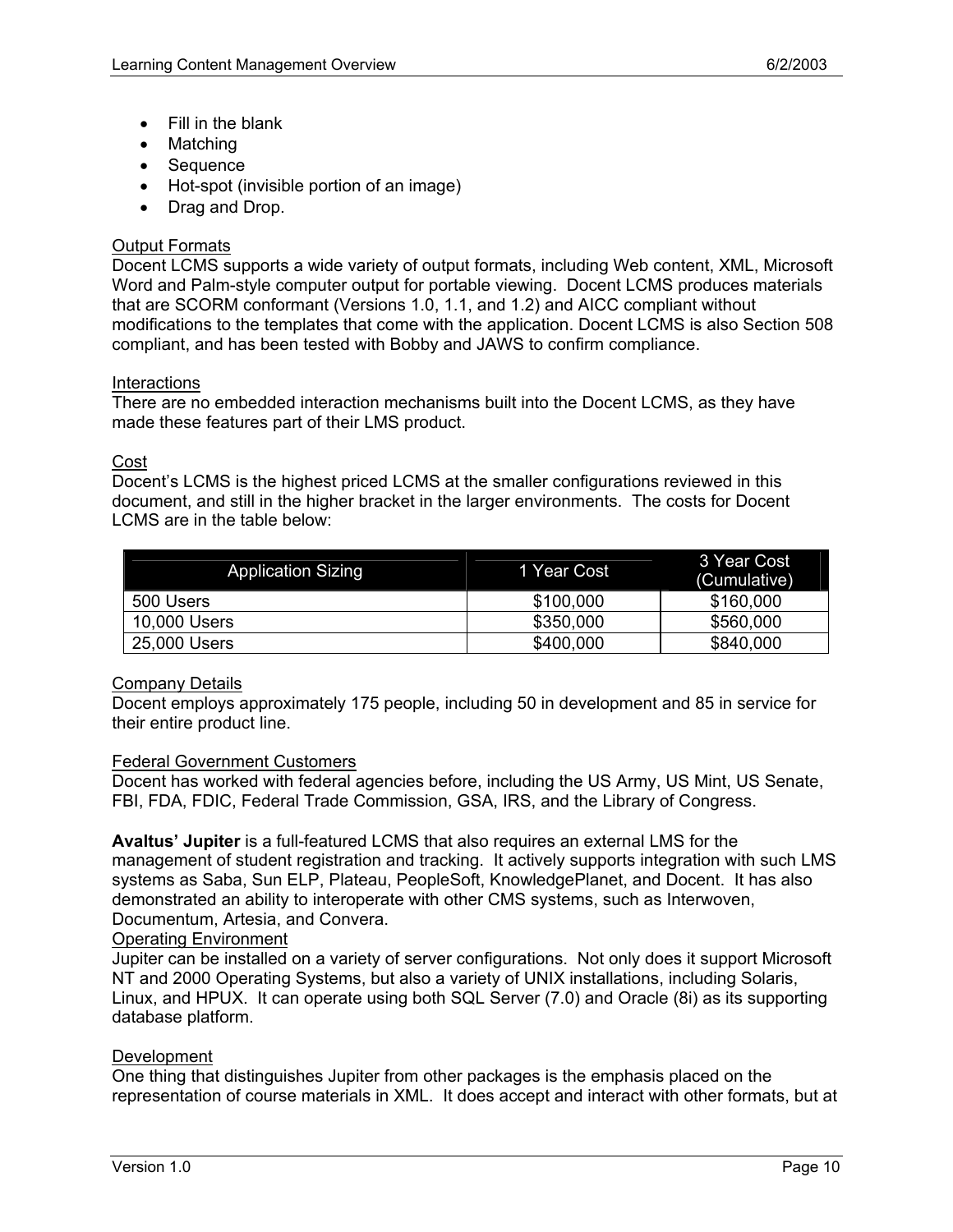its core Jupiter is an XML based application. The preferred mechanism for adding and modifying materials is through their internal XML-based editor. External documents (e.g. Microsoft Word and PowerPoint) can be imported at the creation phase of a course, but Jupiter only supports "Round trip" editing of Word documents using its XML transformation engine.

#### Types of Questions

The types of questions supported by the tool include:

- Multiple choice (single and multiple correct answers)
- True/False
- **Short Answer**
- Fill in the blank
- Matching
- Sequence
- Hot-spot (invisible portion of an image)
- Drag and Drop
- RWD Infopak Software Simulations (third party product)
- E-Sim Rapid Builder Hardware Simulations (third party product).

# **Output Formats**

As with other tools described earlier, Jupiter supports a variety of output formats of the presentation/course materials including Web-based, CD, print (enhanced printed materials), and static presentations. It also supports XML export of the presentation materials for incorporation in other tools. Jupiter also provides template-based output generation, and provides the means for developers to customize the templates to be applied according to their requirements. Jupiter produces materials that are SCORM conformant (Versions 1.1, and 1.2 of the standard). The current version is reported to be Section 508 compliant, although no documentation was available at this writing to indicate what tests were used.

#### **Interactions**

Unlike most other LCMSs that have been discussed, Jupiter provides no native interaction ability for student to student and student to teacher interactions. They do however provide the ability to incorporate external interaction mechanisms through the use of Skins or interface template customizations. The skins can point to any number of external communication types.

#### Cost

Jupiter is about average in cost when compared to the other LCMS products reviewed in this document when in smaller environments, but is one of the highest in the larger scales. The pricing is laid out according to the number of users and developer seats to be supported.

| <b>Application Sizing</b>    | 1 Year Cost | 3 Year Cost<br>(Cumulative) |
|------------------------------|-------------|-----------------------------|
| 500 Users, 10 developers     | \$70,500    | \$90,000                    |
| 10,000 Users, 50 developers  | \$235,800   | \$314,400                   |
| 25,000 Users, 100 developers | \$416,250   | \$555,000                   |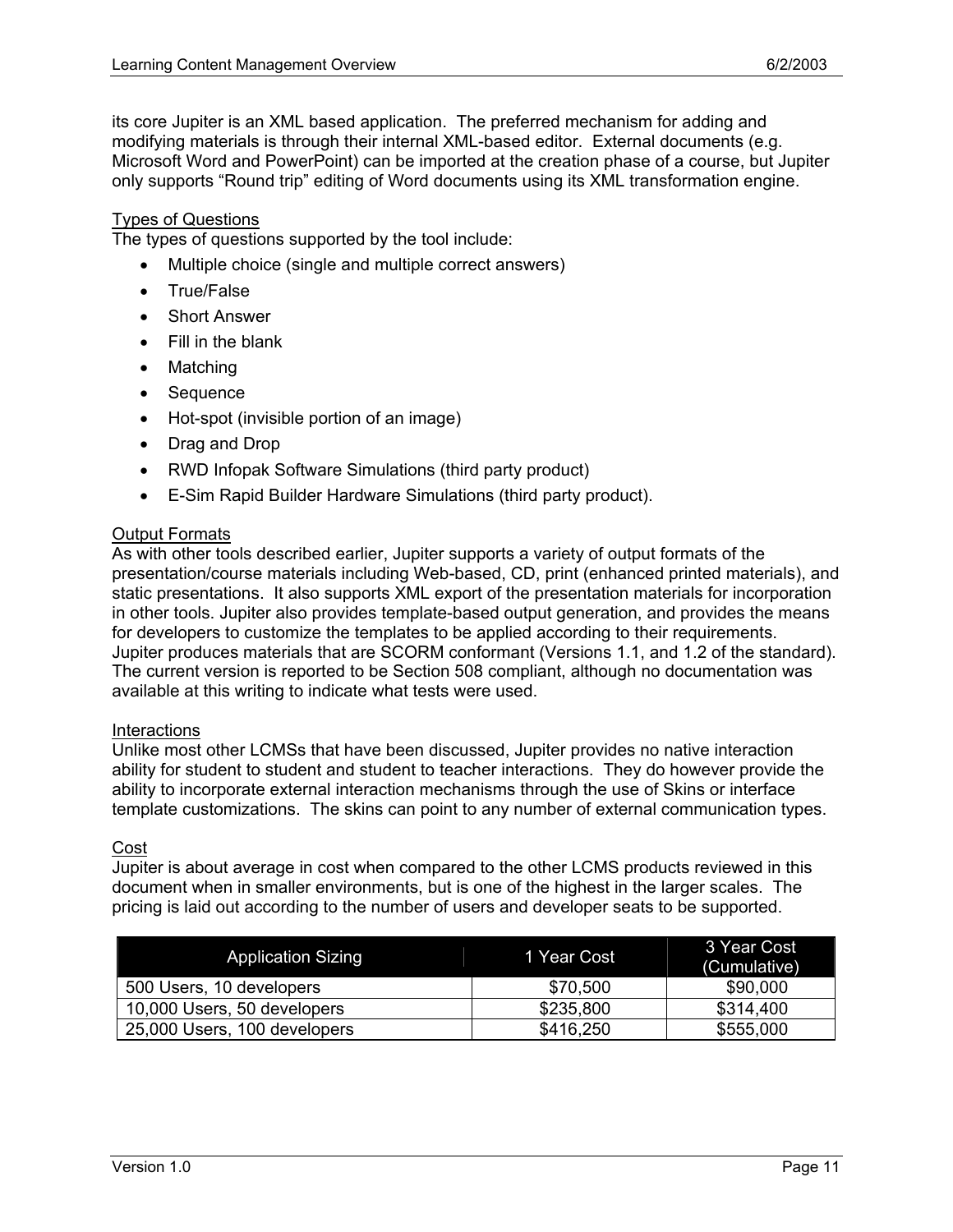# **Company Details**

Avaltus employs approximately 10,000 people, with 24 of those in development of Jupiter and 400 in services overall.

#### Federal Government Customers

Avaltus has worked with federal agencies before, including the Defense Commissary Agency (DeCA), and the U.S. Department of Defense.

## **V. Comparison of Characteristics**

The LCMS applications presented in the previous section are a small sampling of the many on the market today. These were selected for the variety of options they presented, both in function and external systems with which they interact. Below is a table which summarizes the characteristics of each LCMS according to the characteristics described in the prior sections. Note that the selected LCMS products are a representative sample of the available products on the market today. While the selected products are considered some of the market leaders, others may be worthy of consideration in special environments.

| <b>Feature</b>                       | Outstart's<br><b>Evolution</b>                                                                                               | <b>Vuepoint Learning</b><br><b>System</b>                                                                                                                        | Click2Learn's<br>Aspen                                                                                                                     | <b>Docent Enterprise</b><br><b>LCMS</b>                                                                        | Avaltus' Jupiter                                                                                                                                                                                                          |
|--------------------------------------|------------------------------------------------------------------------------------------------------------------------------|------------------------------------------------------------------------------------------------------------------------------------------------------------------|--------------------------------------------------------------------------------------------------------------------------------------------|----------------------------------------------------------------------------------------------------------------|---------------------------------------------------------------------------------------------------------------------------------------------------------------------------------------------------------------------------|
| Operating<br><b>Environment</b>      | NT, Unix<br>SQL Server, Oracle                                                                                               | NT, SQL Server                                                                                                                                                   | NT, Solaris UNIX<br>SQL Server.<br>Oracle                                                                                                  | NT 4.0, 2000, XP,<br>UNIX Solaris, AIX,<br><b>HPUX</b><br>SQL Server,<br>Access, IBM DB2,<br>Oracle            | NT 4.0, 2000,<br><b>UNIX Solaris,</b><br>Linux, HP/UX<br>SQL Server,<br>Oracle                                                                                                                                            |
| <b>Development</b><br><b>Methods</b> | Importing Word and<br>PowerPoint, Thick<br>Client Internal XML<br>editor                                                     | Thick Client editor,<br>Word, PowerPoint<br>Import                                                                                                               | Web-based<br>Storyboard<br>development<br>environment,<br>Import of Word,<br>PowerPoint, and<br><b>HTML</b>                                | Word, PowerPoint,<br>and HTML Import.<br>Plug-in support for<br>PowerPoint and<br>Dreamweaver,<br>Thick client | Round trip Word,<br>PowerPoint, XML,<br>Import. Editing<br>through internal<br><b>XML</b> editor                                                                                                                          |
| Output<br><b>Formats</b>             | Web-based, CD,<br>print, presentation,<br>wireless devices,<br>static HTML, Word<br>and PowerPoint                           | Web-based, CD,<br>print, presentation,<br>wireless, static<br><b>HTML</b>                                                                                        | Web-based, CD,<br>print, presentation,<br>output file, static<br>HTML, XML export                                                          | Web-based, XML,<br>Word, static HTML,<br>Word, PowerPoint,<br><b>AICC</b>                                      | Web-based, CD,<br>print (enhanced)                                                                                                                                                                                        |
| 508<br>Compliant                     | Scheduled 2Q 2003                                                                                                            | Scheduled 2Q 2003                                                                                                                                                | Compliant                                                                                                                                  | Compliant                                                                                                      | Compliant                                                                                                                                                                                                                 |
| <b>SCORM</b><br>Conformant           | 1.2                                                                                                                          | 1.1, 1.2                                                                                                                                                         | 1.2                                                                                                                                        | 1.0, 1.1, 1.2                                                                                                  | 1.1, 1.2                                                                                                                                                                                                                  |
| <b>Assessments</b>                   | Multiple Choice,<br>True/False, Short<br>Answer, Fill in the<br>Blank, Matching,<br>Sequence, Hot-<br>Spot, Drag and<br>Drop | Multiple Choice,<br>True/False, Short<br>Answer, Fill in the<br>Blank, Free Form,<br>Matching,<br>Sequence, Hot-<br>Spot, Drag and<br>Drop, Shredder,<br>Hotword | Multiple Choice,<br>True/False, Short<br>Answer, Fill in the<br>Blank, Free Form,<br>Matching,<br>Sequence, Hot-<br>Spot, Drag and<br>Drop | Multiple Choice,<br>True/False, Fill in<br>the Blank,<br>Matching,<br>Sequence, Hot-<br>Spot, Drag and<br>Drop | Multiple Choice,<br>True/False, Short<br>Answer, Fill in the<br>Blank, Matching,<br>Sequence, Hot-<br>Spot, Drag and<br>Drop, RWD<br>Infopak Software<br>Simulations, E-<br>Sim, Rapid Builder<br>Hardware<br>Simulations |
| <b>Interactions</b>                  | Built in thread<br>support                                                                                                   | Threaded<br>Discussion, email,<br>instant messaging,<br>live chat, Virtual<br>Whiteboard, and<br>Application Sharing,<br>Commenting Tool                         | Threaded<br>Discussion, email,<br>instant messaging,<br>live chat, voice-<br>over-IP, Web<br>casting, Virtual<br>Whiteboard,               | None                                                                                                           | None                                                                                                                                                                                                                      |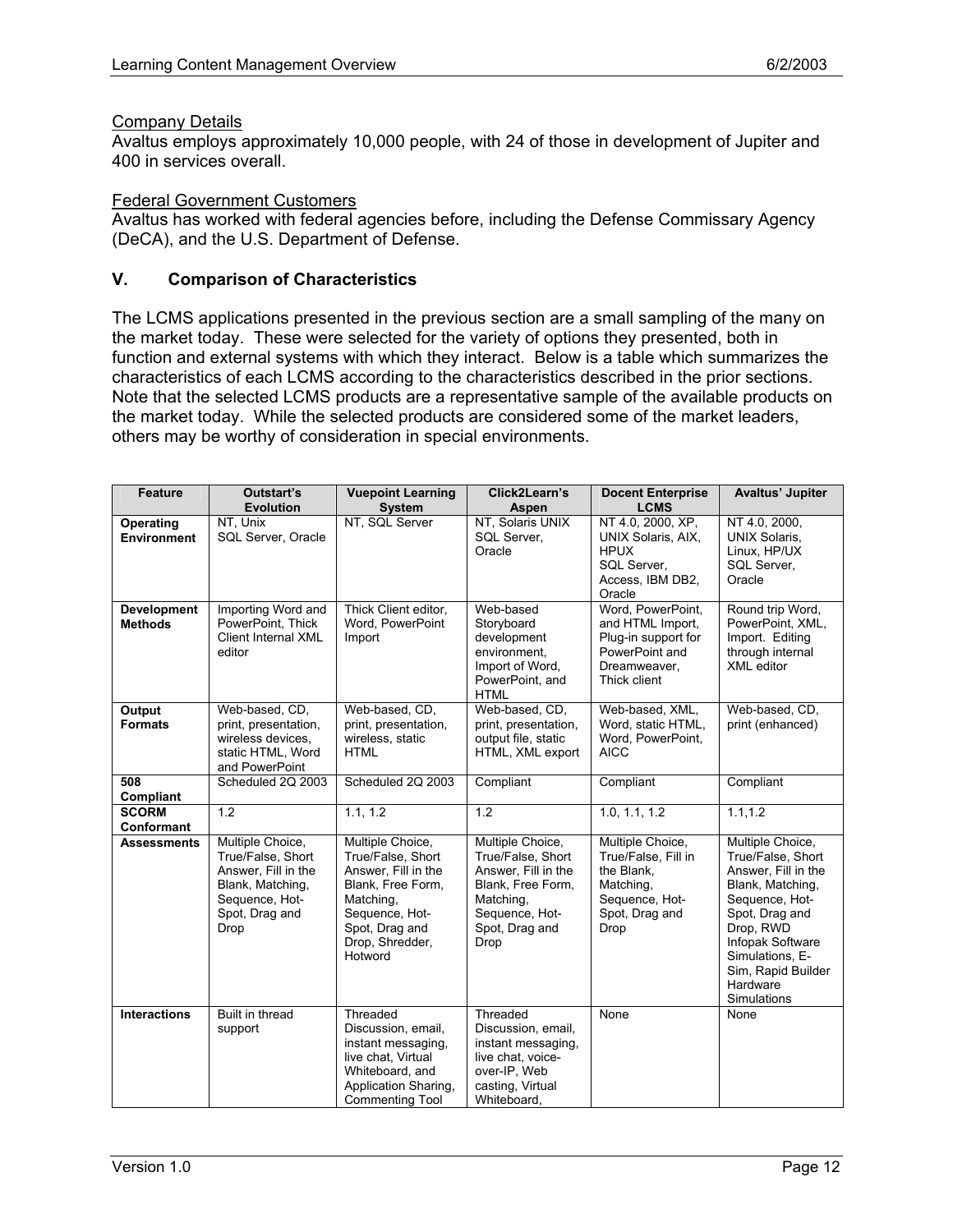|                   |                     |                       | Application         |                     |                     |
|-------------------|---------------------|-----------------------|---------------------|---------------------|---------------------|
|                   |                     |                       | sharing, clusters   |                     |                     |
|                   |                     |                       |                     |                     |                     |
| Cost <sup>4</sup> |                     |                       |                     |                     |                     |
| 500: 1yr/3yr      | \$20,600/26,950     | \$50,000/120,000      | \$60,000/\$80,000   | \$100,000/\$160,000 | \$70,500/\$90,000   |
| 25K: 1yr/3yr      | \$220,660/\$287,980 | \$280,000/\$672,000   | \$150,000/\$200,000 | \$350,000/\$560,000 | \$235,800/\$314,400 |
| 100K: 1yr/3yr     | \$436,600/\$569,800 | \$580,000/\$1,392,000 | \$240,000/\$320,000 | \$400,000/\$840,000 | \$416,250/\$555,000 |
| Company           | 110 employees, 40   | 50 employees, 16 in   | 232 employees, 55   | 175 employees, 50   | 10000 employees,    |
| <b>Details</b>    | in development and  | development, 13 in    | in development      | developers, 85 in   | 24 developers, 400  |
|                   | 18 in service       | service               | and 76 in service   | service             | in service          |
| Federal           | FAA, INS, US        | N/A                   | National Guard,     | US Army, US Mint,   | DeCA, US DoD        |
| <b>Customers</b>  | Navy, USDA, FRB,    |                       | DISA, DFAS, DSS,    | US Senate, FBI,     |                     |
|                   | US Air Force        |                       | DHSH(WA),           | FDA, FDIC, FTC,     |                     |
|                   |                     |                       | Franchise Tax       | GSA, IRS, Library   |                     |
|                   |                     |                       | Board, GSA,         | of Congress         |                     |
|                   |                     |                       | Military Training   |                     |                     |
|                   |                     |                       | Services, NSA,      |                     |                     |
|                   |                     |                       | Navy & Marine       |                     |                     |
|                   |                     |                       |                     |                     |                     |
|                   |                     |                       | Corp Intelligence   |                     |                     |
|                   |                     |                       | Training Center,    |                     |                     |
|                   |                     |                       | US Army, US Air     |                     |                     |
|                   |                     |                       | Force, US Navy,     |                     |                     |
|                   |                     |                       | <b>USDA</b>         |                     |                     |

# **VI. LCMS Self-Evaluation Questions**

With the variety of products and capabilities listed earlier, it is important for organizations to stay focused on their areas of greatest need when considering an LCMS. The following selfevaluation questions are intended to help organizations concentrate on these critical areas:

#### **Do we need an LCMS?**

- Are the materials to be used to instruct students?
- Is there a need to add and support questions?
- Is there a need to track the location and status of a user of the materials?
- Is there content that needs to be changed on a frequent basis?
- Do we need to propagate the content to a variety of different formats (print, Web sites, PDAs)?

In most cases, if the answer is yes for at least 2 of the above questions, then an LCMS is probably a suitable fit for the situation. When considering candidate LCMS products, the following questions should help to start the selection process.

#### **LCMS functional considerations:**

- Do we need to interact with an existing LMS?
- Do we need the LCMS to provide LMS functionality?
- Are there other LCMS products or CMS products currently installed with which the system needs to integrate?
- How many developers and students do we need to support with this system?
- What content authoring abilities do I need to have within the system?
- What external authoring applications do I need to support?
- Does the system need to be able to track and archive different versions of the materials?

 $\overline{a}$ 

<sup>&</sup>lt;sup>4</sup> "LCMS Report: Comparative Analysis of Enterprise Learning Content Management Systems", Bryan Chapman (www.brandon-hall.com, 2003). Please note, also, that the pricing information provided is based on figures presented in the Brandon-Hall report. These may not accurately reflect appropriate government discounts, and should be used as estimates.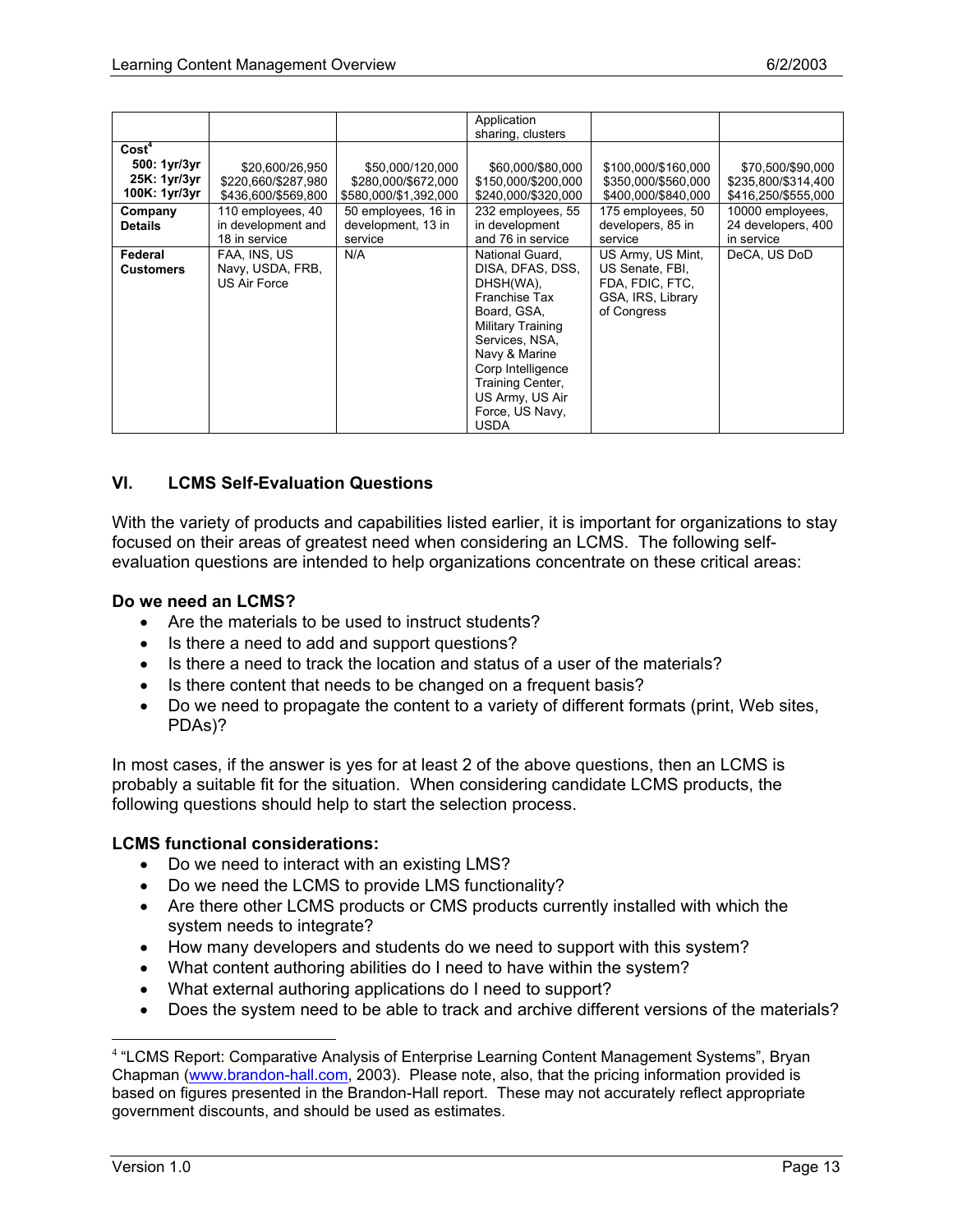## **Architectural considerations:**

- Do we need a centralized server, where all assets are maintained at one location?
- Do we need a distributed architecture?
- If a distributed architecture is required, will a single entity control the all the assets and applications?

## **Environmental Factors:**

- What platforms, operating systems, and computing capacity are currently in place within the server environment?
- What databases are presently within the current operational environment?
- What security considerations are there with regard to user logins, trusted domains, and privacy concerns?

## **Lifecycle Factors:**

- How long is the application likely to be used within the organization?
- What kind of support should be expected from the LCMS vendor?

## **VII. Interpreting the Self-Evaluation**

Organizations often have a variety of motivations for acquiring an LCMS:

- Reduce cost of maintenance of training materials
- Reduce the amount of time in producing training materials
- Provide consistent and reusable content
- Provide version control and archiving of many versions of content
- Orchestrating and controlling development from a variety of developers
- Some combination of the above

Based on your responses to the self-evaluation questions, please consider the following guidelines when selecting and implementing an LCMS:

- Similar to an LMS, organizations with technical infrastructure challenges should consider a hosted solution for their LCMS. All of the LCMS products reviewed in this paper are also offered as hosted/ASP (Application Service Provider) solutions.
- Organizations without any e-Learning infrastructure should consider LCMS products that offer LMS capabilities. This may simplify the implementation and operation of the e-Learning infrastructure.
- Check to see that the information provided by your organization's technical representative is supported by the LCMS you select (e.g., server operating system and database).
- Ensure that your organization's courseware development workstations can support the requirements of your selected LCMS. Some require local installation of client/server or "thick clients" that require significant workstation computing power.
- Depending on the complexity and requirements of your organization's technical representative, it may be necessary to maintain their continued support and cooperation throughout the acquisition and implementation process. Your organization's LCMS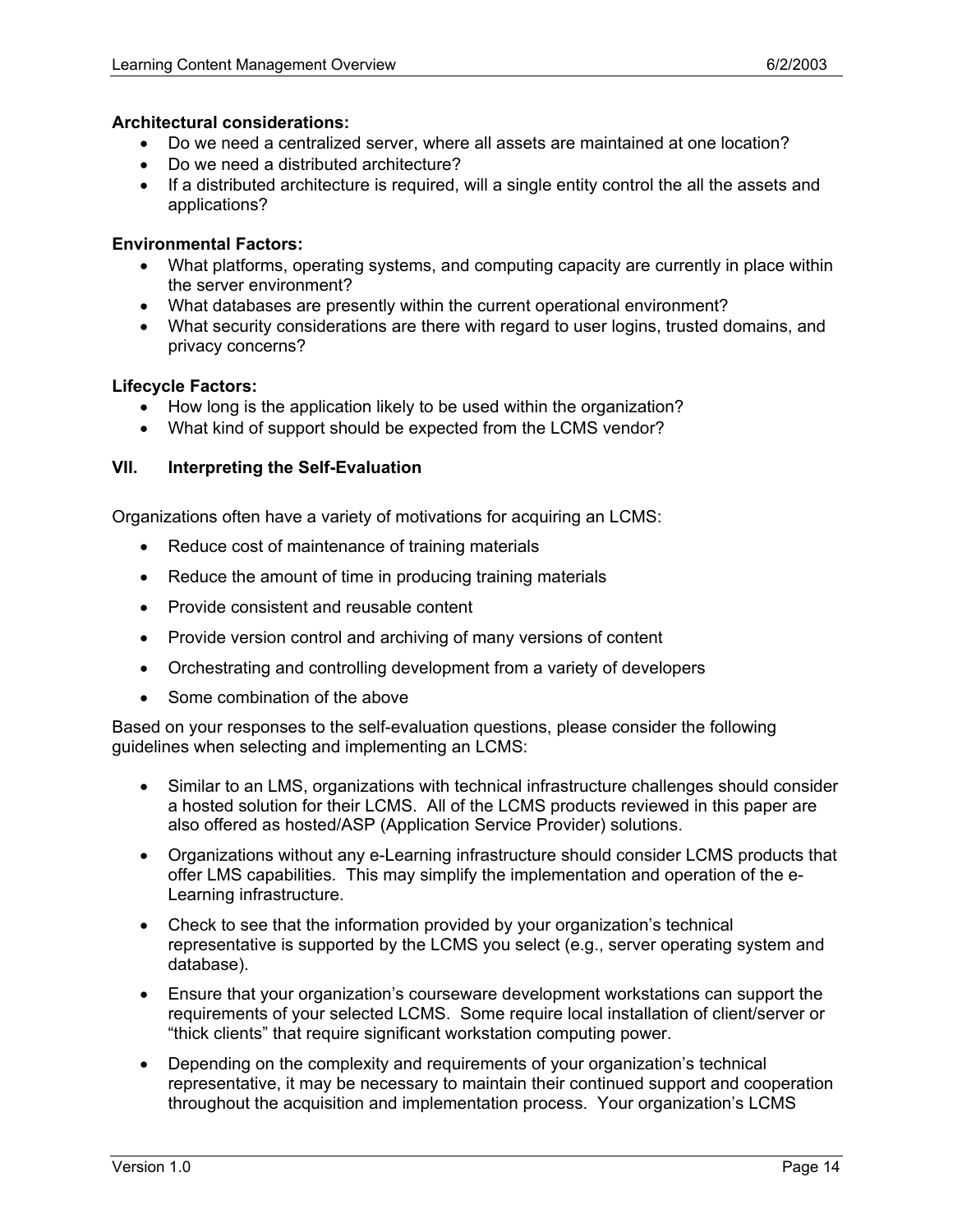solution should be consistent with the architectural, security, and privacy guidelines defined for the enterprise.

## **VIII. Next Steps**

Organizations interested in acquiring an LCMS can use the following steps to guide them through the acquisition process:

| $\mathbf{1}$   | Identify an internal "champion" for the LCMS effort - an individual responsible for<br>advocating and leading the acquisition and implementation process.                                                                                                                                                                                                                                                                                                                                                                                                                                                                                                                                                                                                                                                                  |
|----------------|----------------------------------------------------------------------------------------------------------------------------------------------------------------------------------------------------------------------------------------------------------------------------------------------------------------------------------------------------------------------------------------------------------------------------------------------------------------------------------------------------------------------------------------------------------------------------------------------------------------------------------------------------------------------------------------------------------------------------------------------------------------------------------------------------------------------------|
| $\overline{2}$ | Identify interested "stakeholders" of the proposed system and illicit comments and<br>requirements from this group. Such stakeholder communities normally include groups<br>such as instructors, training coordinators, training developers, students, and<br>management.                                                                                                                                                                                                                                                                                                                                                                                                                                                                                                                                                  |
| 3              | Clearly document organizational requirements and expectations of the new LCMS, and<br>prioritize these elements into "must have" and "nice to have" features.                                                                                                                                                                                                                                                                                                                                                                                                                                                                                                                                                                                                                                                              |
| 4              | From a business perspective, determine the budget and implementation time frame for<br>the new LCMS. <sup>5</sup> LCMS products range widely in price from roughly \$20,000 to<br>\$2,000,000 for initial implementation and licensing, with an additional 10% per year for<br>ongoing support and maintenance. Depending upon the product and the size of the<br>project, implementation time frames range from several weeks to several months.<br>During this time, internal staff will be necessary to map business processes, identify<br>user permissions, test, and participate in other configuration tasks. Finally, consider the<br>internal labor that will be necessary to administer the system - anywhere from .5 to<br>roughly 8 full-time equivalents (FTE) annually depending on the size of the project. |
| 5              | Work with representative(s) from the IT organization to identify computing platform<br>considerations (e.g., available processing power, supported server and database<br>software, etc.), available connectivity, and all applicable security, accessibility, and<br>privacy requirements.                                                                                                                                                                                                                                                                                                                                                                                                                                                                                                                                |
| 6              | Depending on the results of 1-3 above, the requirements, time frame, and scale of the<br>acquisition may need to be revised. In most instances, this will cause the organization<br>to focus on a smaller, phased implementation that focuses on the truly critical items. For<br>example, the organization may choose to focus solely on WBT delivery and<br>development, and shift competency management and multi-rater assessment to a later<br>time. These revised criteria should be documented and used to develop a "Statement of<br>Work" (SOW) or "Request for Proposal" (RFP) outlining the acquisition requirements.<br>The considerations and "best practices" listed earlier should be used as a basis for<br>developing the SOW/RFP.                                                                        |
| $\overline{7}$ | The SOW/RFP will be used to solicit bids both from product vendors and integrators to<br>address organizational needs. This competitive process will allow the organization to<br>consider various solutions, and may include both COTS and custom products, along<br>with installed or hosted (i.e., ASP) solutions.                                                                                                                                                                                                                                                                                                                                                                                                                                                                                                      |
| 8              | Use the requirements of the SOW/RFP to score each proposed solution (e.g., based on<br>some combination of completeness, technical accuracy, and cost), and select the best<br>approach. In addition to the products suggested earlier (see page 2), new and alternate                                                                                                                                                                                                                                                                                                                                                                                                                                                                                                                                                     |

 5 For most government organizations, depending on the size of the procurement, a business justification (i.e., 8a "Cost/Benefit" or "Return on Investment" analysis) is necessary before proceeding further.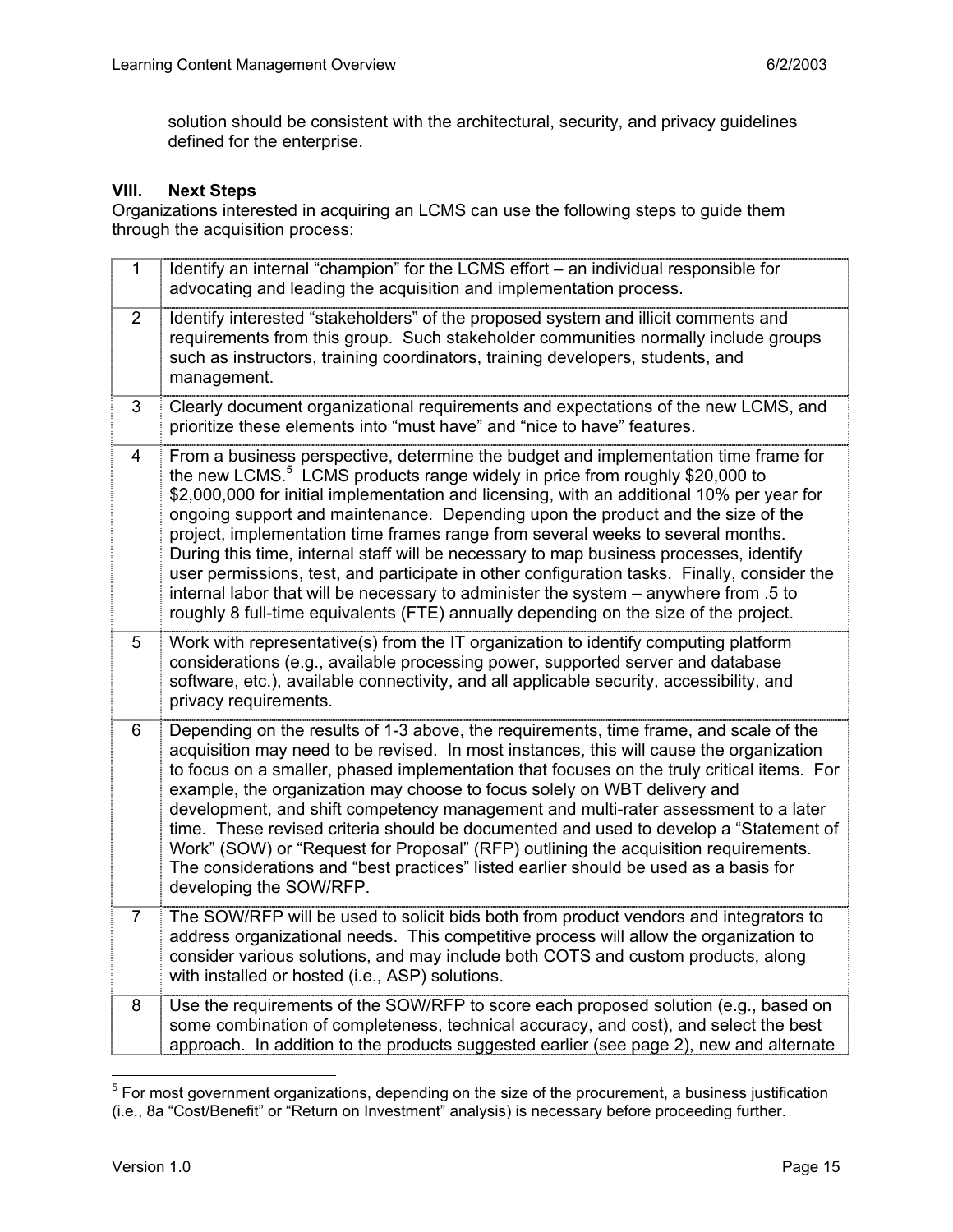|    | solutions may be available that better fit the organization's specific functional, technical,<br>and budgetary requirements.                                                                                                                                                                                                                                                                   |
|----|------------------------------------------------------------------------------------------------------------------------------------------------------------------------------------------------------------------------------------------------------------------------------------------------------------------------------------------------------------------------------------------------|
| 9  | Work collaboratively with the selected bidder to develop a work plan and implementation<br>schedule to meet the organization's goals and requirements. These plans normally<br>include some period of analysis and configuration, data migration, testing, training, and<br>maintenance and support. Develop a "roll back" plan if the new solution fails to meet the<br>organization's needs. |
| 10 | Maintain a release schedule for updates, patches, and other improvements for the<br>system. It is important to revisit and re-prioritize requirements throughout the useful life<br>of the system.                                                                                                                                                                                             |

While not a comprehensive and exhaustive list, these steps should form the basis of an organization's LCMS acquisition process.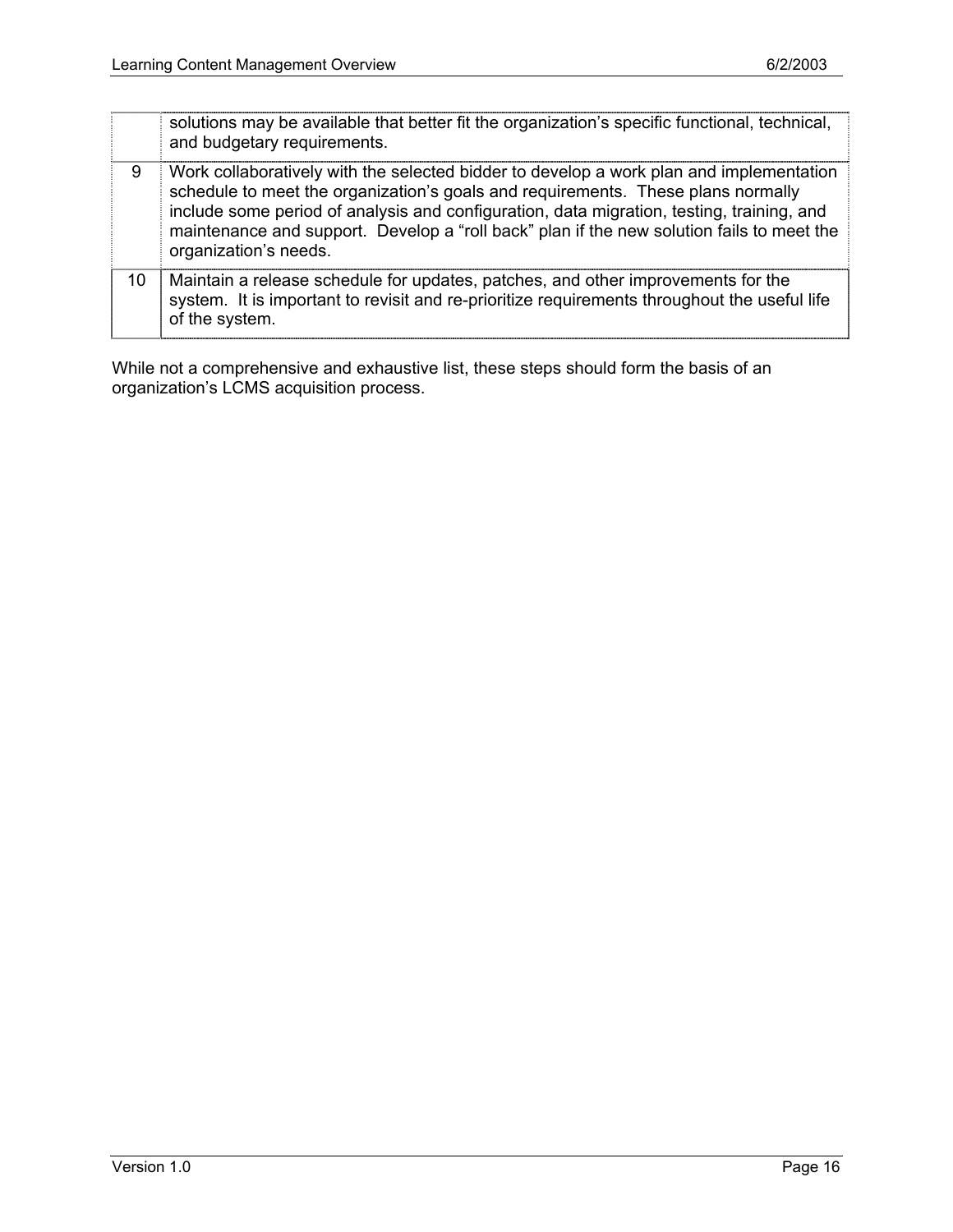# **APPENDIX A – CMS Product Example**

The Glossary contains definitions for terms used throughout the document.

| <b>Term</b>           | <b>Definition</b>                                                                                                                                                                                                                                                                                                                                                                                                                                                                                                                                                                                                                                                                                                                                                                                                      |
|-----------------------|------------------------------------------------------------------------------------------------------------------------------------------------------------------------------------------------------------------------------------------------------------------------------------------------------------------------------------------------------------------------------------------------------------------------------------------------------------------------------------------------------------------------------------------------------------------------------------------------------------------------------------------------------------------------------------------------------------------------------------------------------------------------------------------------------------------------|
| <b>CMS</b>            | <b>Content Management System</b>                                                                                                                                                                                                                                                                                                                                                                                                                                                                                                                                                                                                                                                                                                                                                                                       |
| <b>LCMS</b>           | Learning Content Management System                                                                                                                                                                                                                                                                                                                                                                                                                                                                                                                                                                                                                                                                                                                                                                                     |
| <b>Natively</b>       | Included as part of the standard package or application.                                                                                                                                                                                                                                                                                                                                                                                                                                                                                                                                                                                                                                                                                                                                                               |
| <b>SCORM</b>          | Shareable Content Object Reference Model (SCORM) is a suite of<br>technical standards that enable web-based learning systems to find,<br>import, share, reuse, and export learning content in a standardized<br>way.                                                                                                                                                                                                                                                                                                                                                                                                                                                                                                                                                                                                   |
| <b>SCORM Template</b> | A template applied by an LCMS when generating output. In this<br>case, a SCORM Template is a template that contains the calls to a<br>LMS indicating the progress of the student within the course<br>materials                                                                                                                                                                                                                                                                                                                                                                                                                                                                                                                                                                                                        |
| <b>XML</b>            | Extensible Markup Language (XML) is a simple, very flexible text<br>format derived from SGML (ISO 8879). Originally designed to meet<br>the challenges of large-scale electronic publishing, XML is also<br>playing an increasingly important role in the exchange of a wide<br>variety of data on the Web and elsewhere.                                                                                                                                                                                                                                                                                                                                                                                                                                                                                              |
| 508 Compliant         | In 1998, Congress amended the Rehabilitation Act to require<br>Federal agencies to make their electronic and information<br>technology accessible to people with disabilities. Inaccessible<br>technology interferes with an individual's ability to obtain and use<br>information quickly and easily. Section 508 was part of an<br>amendment to the Rehabilitation Act requiring Federal Agencies to<br>eliminate barriers in information technology, to make available new<br>opportunities for people with disabilities, and to encourage<br>development of technologies that will help achieve these goals. The<br>law applies to all Federal agencies when they develop, procure,<br>maintain, or use electronic and information technology.<br>Under Section 508 (29 U.S.C. '794d), agencies must give disabled |
|                       | employees and members of the public access to information that is<br>comparable to the access available to others.                                                                                                                                                                                                                                                                                                                                                                                                                                                                                                                                                                                                                                                                                                     |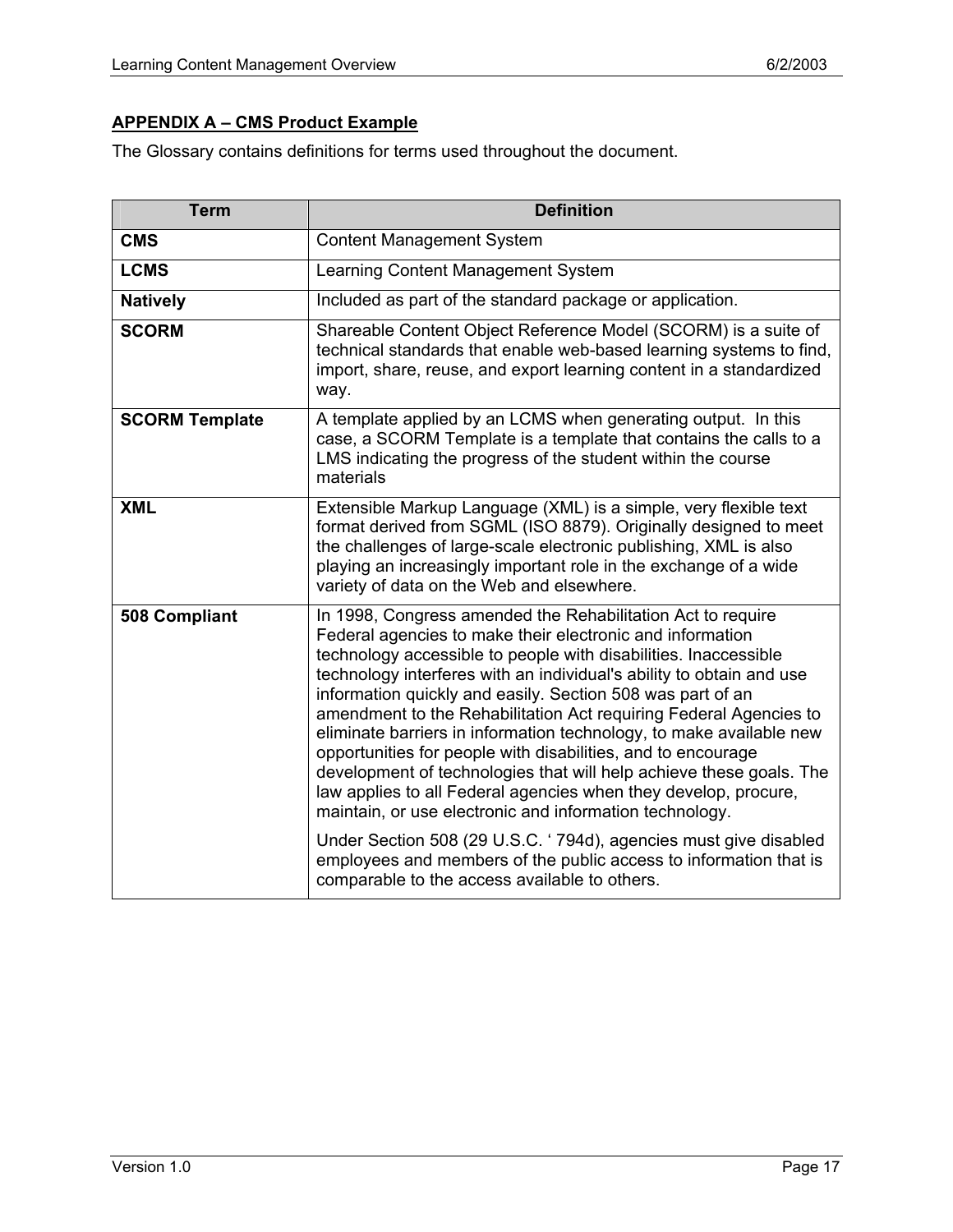# **APPENDIX B – CMS Product Example**

This section contains a review of the Documentum 5 enterprise CMS application. The application is a "best of breed" in the CMS world, and has been implemented as part of larger e-Learning solutions in many environments.

**Documentum** is an enterprise level CMS that supports a broad range of document and information formats. As a CMS, it does not have an internal LMS, nor does it natively interact with them. However most LCMS products have the ability to exchange information with these servers, and there are some initiatives to connect this application to industry standard LMS products (such as Plateau).

#### Operating Environment

Documentum can be installed in both Windows NT platforms, as well as a variety of Unix platforms, including Solaris, AIX, and HPUX. It can function using a wide selection of database servers, including SQL Server, Sybase, IBM DB2, and Oracle as its supporting database for document storage and tracking.

#### Development

Documentum supports a variety of document formats, including Microsoft Word, Microsoft PowerPoint, Macromedia Dreamweaver and Homesite, Ektron eWebEditPro, Corel XMetaL, and Arbortext Epic. There is also an internal XML based editor included with the tool that allows both developers and educational professionals the ability to modify the presentations.

Look and feel of the courses is controlled through templates, and these templates can be easily customized.<sup>6</sup> It comes also with a repository viewer, which permits the developer to retrieve older versions of course materials for modification and use.

## Types of Questions

Documentum does not support question presentation and resolution in its current form

## Output Formats

Documentum supports a wide variety of output formats, including Web content, XML, and rich media such as audio, video, and images. Documentum is not able to produce materials that are SCORM conformant without modifications to the templates that come with the application. Documentum 5 is Section 508 compliant.

#### **Interactions**

There are many interaction capabilities within VLS that allow the students to interact both with other students and with the instructor. It supports threaded discussions, email interactions, instant messaging, live chat, Virtual Whiteboard, and Application sharing. An additional feature that is useful in the early stages of course development is the integration of a commenting feature where students can add comments to each of the learning objects.

#### Company Details

Documentum employs approximately 1100 people.

<sup>—&</sup>lt;br>6 It is possible that portions of the SCORM functionality can be incorporated through the use of templates.